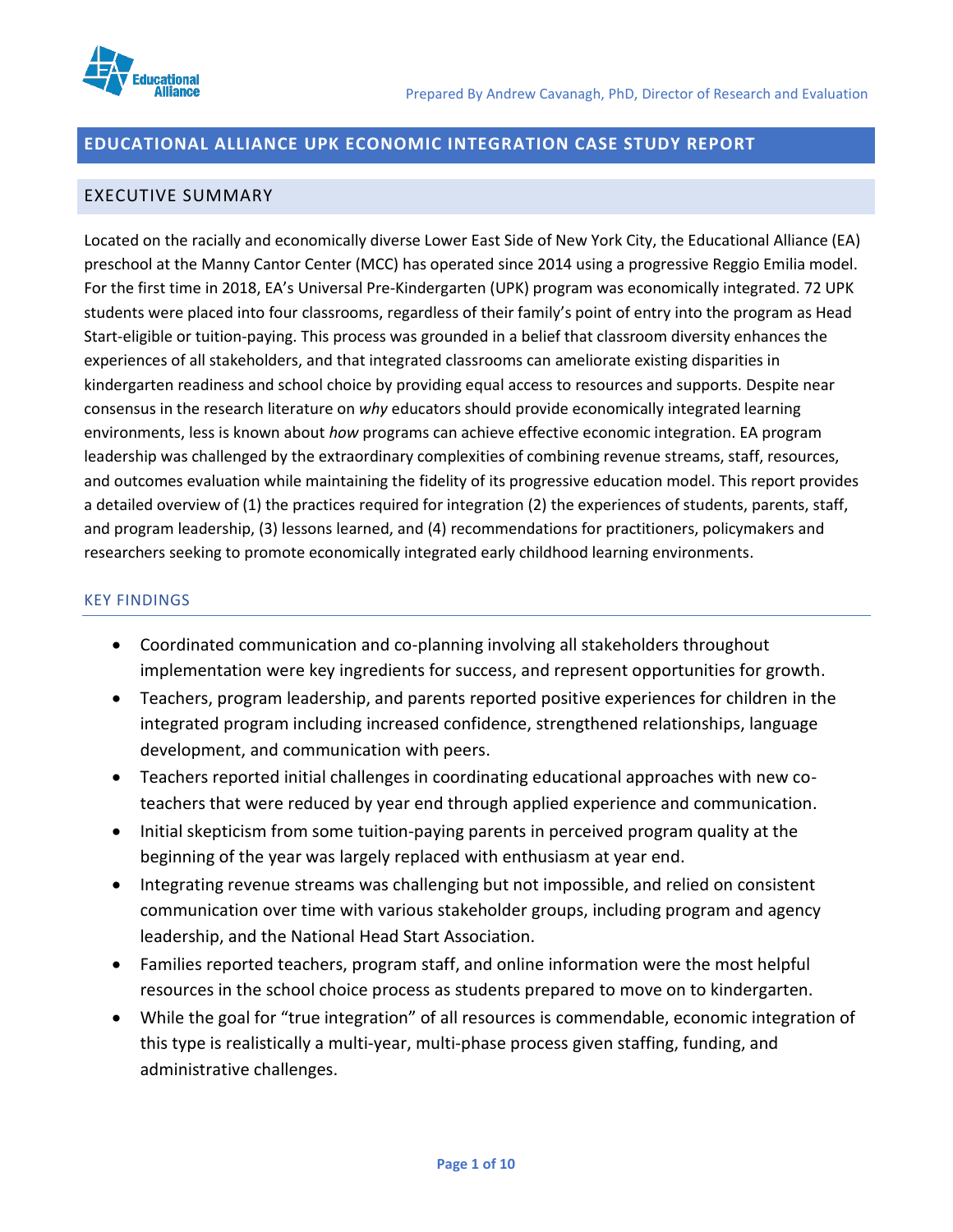### INTRODUCTION

New York City oversees the largest and most diverse public school system in the United States, with nearly 1.1 million students in over 1,700 schools. To date, the New York City Department of Education has undertaken a number of progressive initiatives aimed at enhancing outcomes for all students. Among these are a Universal Pre-Kindergarten program to provide free education for every 4 and 5 year-old, as well as the School Choice initiative introduced in 1991 (since supplemented in 2015) to enhance access to kindergarten in schools traditionally lacking racial and socioeconomic diversity.

Research suggests the composition of a school's student body is more influential on student achievement than any individual student, family or school characteristic [\(Borman, & Dowling, 2010\)](https://www.tcrecord.org/content.asp?contentid=15664). Schools where the student population is socioeconomically and/or racially diverse show enhanced reading and math abilities among students compared to settings with low diversity [\(Reid, 2015;](https://heinonline.org/HOL/LandingPage?handle=hein.journals/dlr119&div=23&id=&page=) [Schechter & Bye, 2007\)](https://www.sciencedirect.com/science/article/pii/S0885200606000846). Diversity seems to be particularly impactful in enhancing outcomes for students from lower socioeconomic status (SES) backgrounds [\(Dearing, McCartney, & Taylor, 2009\)](https://onlinelibrary.wiley.com/doi/full/10.1111/j.1467-8624.2009.01336.x), but benefits students of all backgrounds. These effects are particularly impactful in early child educational settings, where rapid child development occurs across a range of domains.

Within NYC School Choice districts, including District 1 (encompassing the Lower East Side, East Village, and a portion of Chinatown and where many EA families reside), parents are empowered to select a kindergarten for their child without geographic constraints. Despite these policies, de facto segregation has persisted within early child educational contexts in New York City. Parents who are racially diverse and experiencing low SES tend to have less access to school quality information and make decisions for their child's education based on location rather than on education factors. Efforts are underway at the district and K-12 levels to integrate formerly segregated schools focused on enhanced parent education and revisions to school admissions policies [\(Kahlenberg, 2019\)](https://production-tcf.imgix.net/app/uploads/2016/10/13195652/StoriesOfSchoolIntegration.pdf). Research in this context is clear that any efforts to combat school choice disparities will take a coordinated effort among administrators, politicians, and parents. Less is known, however, about the potential impact that pre-K programs may have in enhancing child and family supports to counteract these challenges.

This paper provides a case study of a UPK program on Manhattan's Lower East side that sought to enhance child and family outcomes by a) integrating its program to include both private pay and Head Start-eligible families and b) providing equal access to detailed information on kindergarten choice for all families in its program. Using data collected from parents, staff, and program leadership, this case study provides a preliminary analysis of this integration process and its potential influence on child and family outcomes.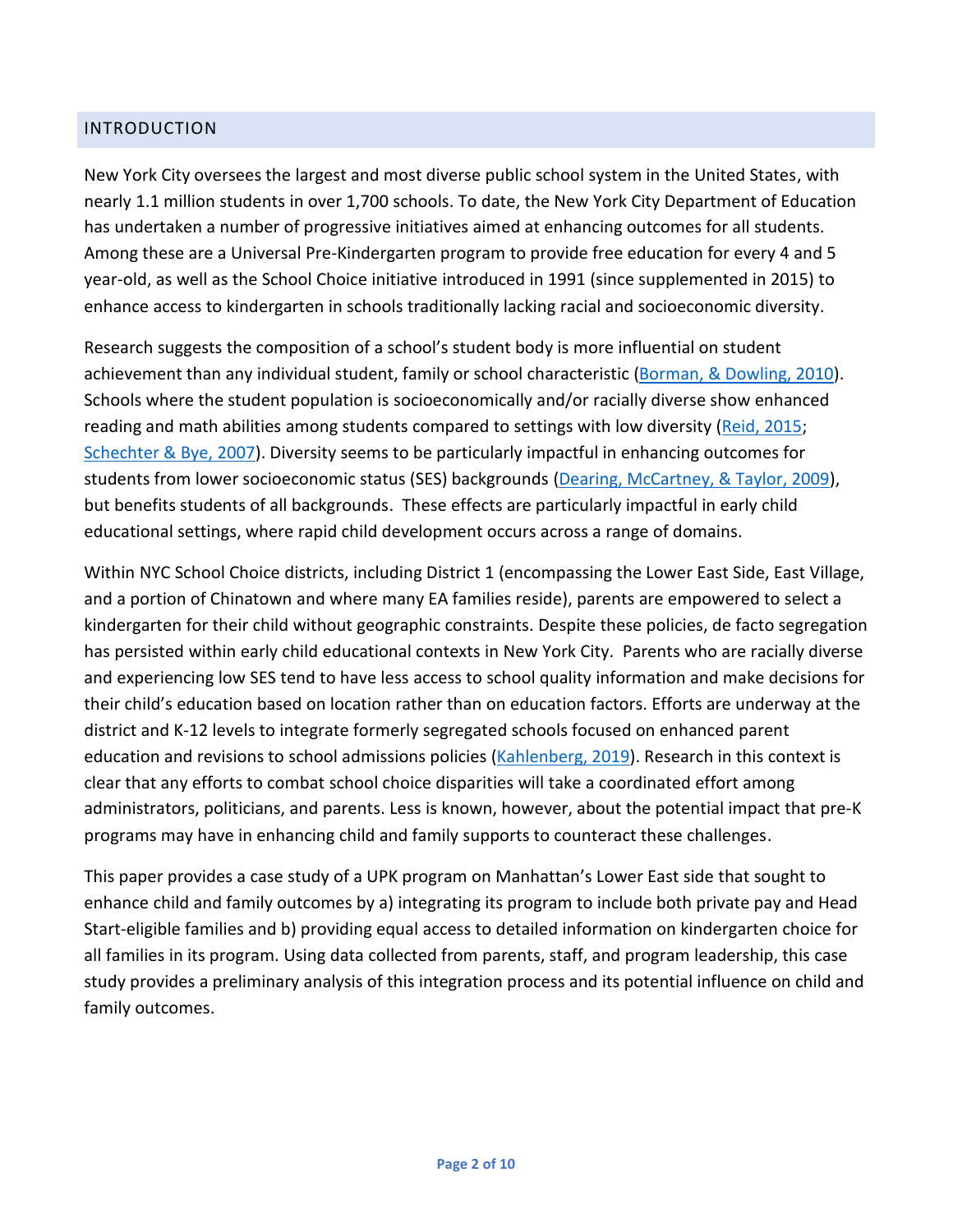### INTEGRATION PROCESS

Prior to 2018, the Manny Cantor Center UPK program at Educational Alliance operated a tuition-based preschool for children ages 0-5 alongside a federally-funded Head Start program for students of the same age. Despite collocation within the Manny Cantor Center, these programs featured separate administrative models, staff, and educational philosophy. To combat this de-facto segregation and provide an Early Child Education setting more aligned with the agency's values, program administration moved forward with an economic integration plan for the 2018-19 school year that assigned students to UPK classrooms at MCC regardless of their entry into the program as Head Start or tuition funded. Students entered into the program via annual application, and a majority of students had previously attended MCC as 3 year-olds. This is consistent with city-wide patterns of UPK entry; though "universal" seats are accessible to all, the preference for children previously enrolled means that most seats are filled with those who were previously at the center in Head Start or in tuition-paying seats. The program embarked on this effort set to achieve the following outcomes:

- Enhance **sense of community** among children, families, and staff by providing equal access to resources and supports and reducing economic, linguistic, and administrative barriers to integrated learning contexts
- Promote **positive child development** by providing a progressive *Ideal Learning* environment for all students in its UPK classrooms
- Strengthen **parent attitudes toward school** and ideal learning approaches
- Enhance **kindergarten school choice** supports for families graduating the program

The impetus for this economic integration was a felt sense by program leadership, staff, and family participants that a separation of early child education programs by income was contrary to the mission and vision of the Educational Alliance. Though Head Start and tuition-based early child programs collaborated prior to the 2018-19 school year, this process represented a step toward fully integrating staff, physical space, funding, and families.

With respect to staff, all current employees in the Early Child Program were given the opportunity to apply for 12 teaching positions in the 4 integrated UPK classrooms for the 2018-19 school year; applications were later opened to the public to recruit more Chinese speaking teachers. Ultimately, 6 internal preschool, 4 internal Head Start, and 3 external teachers were hired.

Though initially considered a potential barrier, the process of combining funding streams did not serve as a critical barrier to economically integrating the program. By adopting a braided funding model, the program was able to incorporate funds from federal Head Start, NYC DOE funding for UPK, and private tuition. The braided funding allowed for additional supports, such as on-site play therapy, social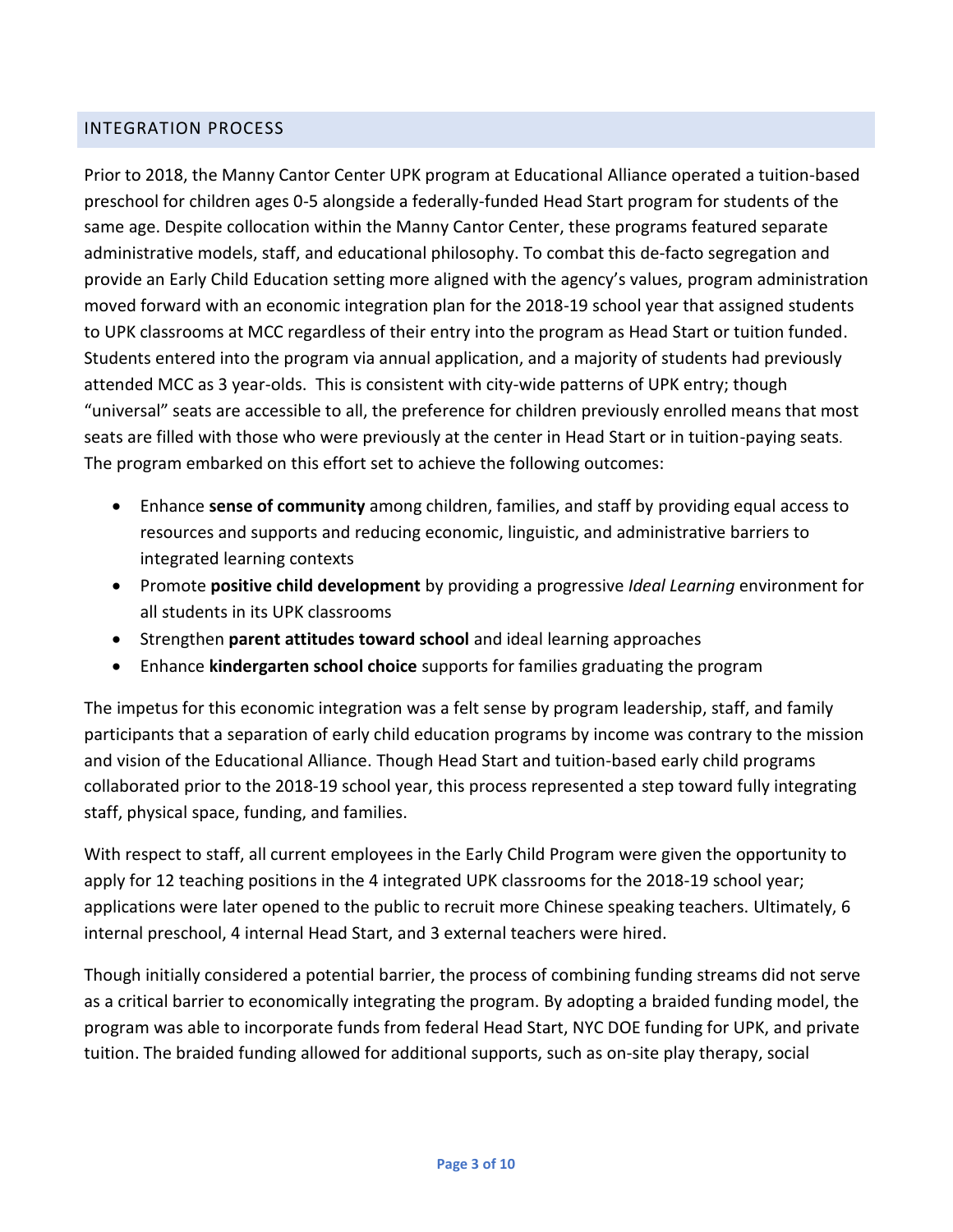workers, and psychotherapies that are not often available internally. The largest reported challenge in regards to funding was ensuring resources were allocated appropriately based on program funders' criteria. Integral to this work was a consistent methodology for evenly apportioning resources across programming.

# METHOD AND RESULTS

In an effort to understand the progression of this economic integration process, the Educational Alliance Research and Evaluation team conducted interviews and focus groups with teachers, program leadership, as well as an end of year survey of parents' experiences over the course of the 2018-19 school year.

## TEACHER FOCUS GROUP

Two focus groups were conducted with a total of seven Educational Alliance UPK teachers in the fall and spring of 2018-19 school year**.** Themes explored in the focus groups included: overall experience, child development (e.g., language, behavioral), parent feedback/impressions/experiences, school choice, curriculum, assessment, and recommendations for practice moving forward.

In general, teacher feedback regarding economic integration progress was positive. All believed in the mission and purpose of economic integration, as evidenced both by comments in the focus group and their willingness to apply for a teaching position in the 2018-19 program year.

The most positive outcomes of Year 1 integration identified by teachers were classroom quality, student relationships, and language development. One teacher remarked, "the quality of the classroom was really high," reflecting significant efforts to maintain high standards of practice through observations, team meetings, professional development, and regular reporting to administration. In addition, there were many examples of students forming close bonds that transcended socioeconomic status. One teacher commented: "We had kids from different economic backgrounds really click. One student is on one end of the income spectrum, and one on the other, and they're like soulmates. **Having that place to just** *be* **and not separated by what you can afford is super important**."

Integration provided a setting for students of different cultures and backgrounds to communicate. The program made a concerted effort to nurture emerging bilingual learners and families. Teachers encouraged the use of students' home language, in addition to English, to ensure the success of classroom language acquisition.

Languages spoken in the classroom by UPK students and teachers at various points this year included Chinese, Dutch, English, Hebrew, and Spanish. Of the positive influences of this multi-language context one teacher noted: "*Our class doesn't feel like a weird monoculture like it did the past few years when*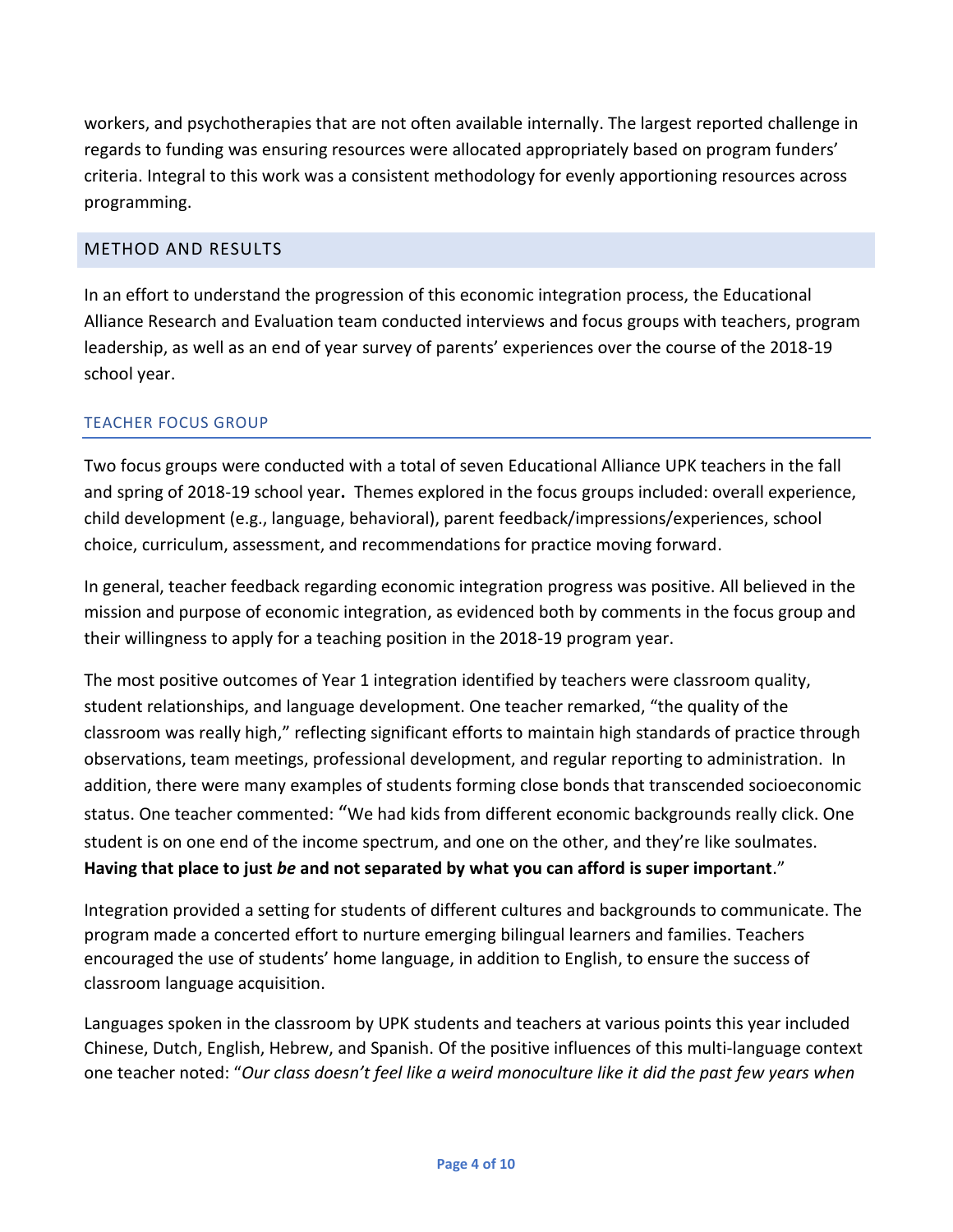*there was little or no diversity* [in a tuition-funded classroom]*. It felt so weird before, teaching in a little bubble in this neighborhood that is so incredibly diverse.*" Another teacher identified language usage as a key catalyst for integrating the culture of the classroom:

> "Once we dug into the work on languages, we really saw integration. Kids who came from (tuition-based) preschool all came from one class, so that was one group of friends. Languages helped them branch out and make new friends. In the beginning of the year when we weren't so focused on language, there were small groups of friends who only played with each other."

Program staff reported integration appeared to increase parent's and children's comfort levels in the program, as both groups were able to see the entire building and program as a place for them, rather than feeling like an outsider in particular spaces.

Teachers identified **communication** and **child assessment** as two of the biggest challenges of integration. With respect to communication, teachers voiced a desire to have clear directives about the program's approach to learning, pedagogy, and assessment. While remarking that program leadership encouraging an "everyone is learning as we go" mindset was effective, substantive questions regarding pedagogy remained unanswered until the school year began. This challenge was particularly significant in light of the volume of Head Start-approved resources, which teachers remarked were helpful but extremely time consuming to review.

Frequent team meetings with administration early in the year were the most helpful resource in addressing these challenges, as were professional development sessions in the summer prior to integration (see sidebar). Each teacher present agreed that once they were able to identify support systems in their area of need, the process became much easier for them. This process of identification varied significantly (i.e., days/weeks to months) by teacher.

#### SPOTLIGHT ON PRACTICE: LANGUAGE IN THE CLASSROOM

In one UPK classroom, teachers made frequent use of their Chinese and Spanish language skills and encouraged students to ask questions and speak to each other in their language of preference. Teachers used morning meetings as a setting to introduce new concepts and develop routines in Chinese. Other practices included creating visuals (symbolic representation), providing direct translations, and regularly infusing multiple languages into everyday activities. Teachers wanted to make students feel comfortable using their own language, noting it provides students **"permission to be who you are"** and were intentional about using multiple languages throughout the course of the year.

Though some parents expressed fear that speaking other languages might lead to a regression in English skills, teachers reported this process led to a greater level of comfort and community among students, and student desire to learn more words and phrases. Teachers observed the biggest success indicator was seeing students organically use different languages in their play.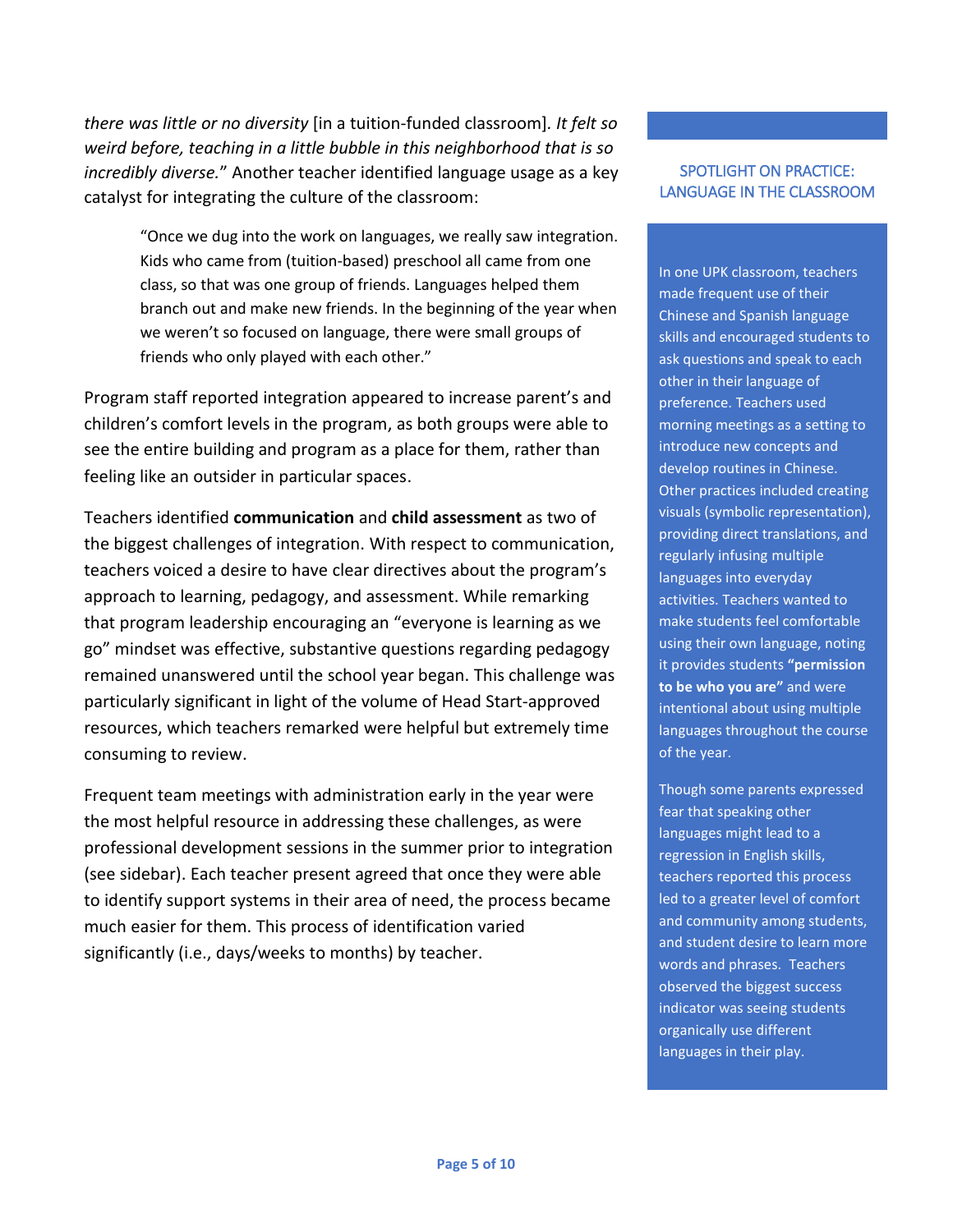#### SPOTLIGHT ON PRACTICE: TEACHER PROFESSIONAL DEVELOPMENT

Prior to the beginning of the academic year, teachers attended four professional development retreats. Each retreat addressed a priority area for the program:

1**. Emergent curriculum and the role of assessment.** Teachers in the integrated classroom held potentially divergent teaching philosophies. In order to wed these perspectives, program leadership used practice based examples to facilitate discussions that built a shared paradigm and vocabulary amongst teachers.

2. **Supporting social-emotional development and developing trauma informed teaching practices.** Encouraged teachers to consider the impact of experience and environments children have outside of school impact their performance at school.

3. **Nurturing emerging bilingual learners and families.** Worked with unilingual teachers to incorporate teaching materials and student resources in home languages into the classroom.

4. **Anti-bias education.** Worked with a partner organization to provide training on understanding differences and their value to the classroom, as well as acting against our innate bias.

Another communication-related challenge in the classrooms was the blending of teachers with different training backgrounds and/or educational philosophies teamed for the first time. Teachers commented the tension in pedagogy affected their work and the classroom learning environment significantly in the beginning of the school year, but were largely addressed by the end of the year through team meetings and discussions with program leadership. The program sought to integrate staff, and while this goal aligned with efforts to economically integrate students, there was little preparation for teachers in negotiating differences in philosophy and practice.

Child assessment emerged as a consistent theme in this focus group, with teachers describing this process as time consuming, arduous, and rarely reflective of student developmental trajectories. The program used Teaching Strategies Gold (TSG) as its primary assessment system; TSG requires observation of specific student behavior as reflecting national standards for expectations at each age. Teachers commented the amount of time needed to complete assessments at three time points during the year (in alignment with Head Start compliance standards) made them feel as if time was taken away from facilitating learning for students. This feeling was strongest for teachers whose teaching philosophy most closely aligned with the more holistic Reggio Emilio approach.

Though the environment of compliance presented some challenges, teachers viewed the Head Start requirement of home visits as a positive addition to their approach. Teachers were required to conduct a home visit of each student in their class at least one time over the course of the year.

Teachers acknowledged this was a nice way to meet parents in the beginning of the year, and to observe each child in their home learning environment. Though logistics and planning were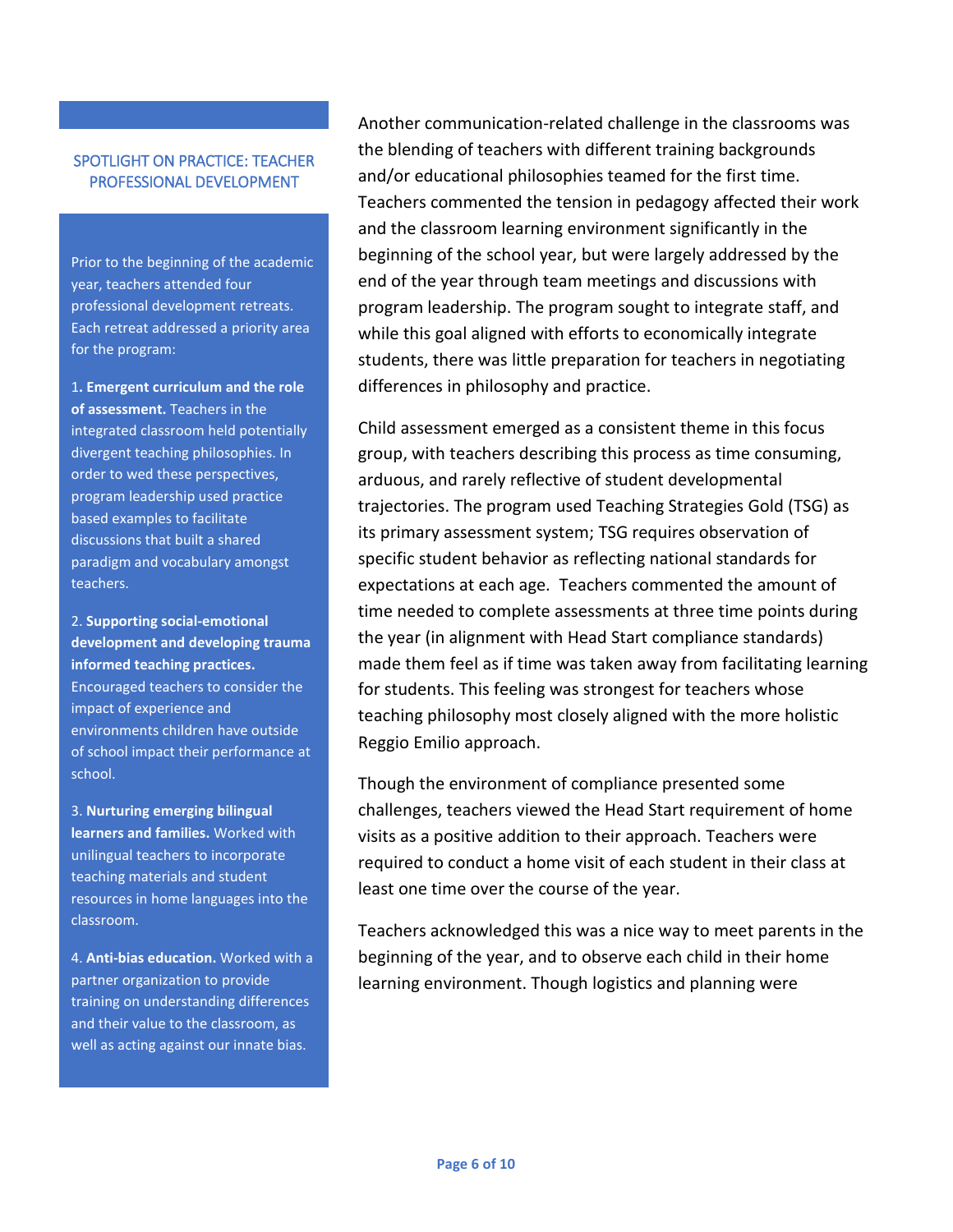challenging, teachers learned information about each student that would not have been available to them in a classroom context. Teachers suggested clear guidelines from administration on when and how long these visits occur would be helpful in facilitating the home visit process.

#### PARENT SURVEY

In the first week of June 2019, parents were asked to complete a survey about their and their child's experience in an integrated classroom over the course of the previous year. Educational Alliance staff approached parents while they were dropping their child off at school and explained the purpose of the survey to them; the English version of the survey was also available through a link emailed to all parents. The survey asked questions about the experiences in the integrated classroom in the past year, factors that influenced parents' choice of kindergarten for their child, and their child's developmental milestones.

28 parents completed full surveys, which were available in Chinese, English, and Spanish. Overall, parents reported a strong sense of community on Peterson and colleagues' *Brief Sense of Community Scale* (2008). Parent feedback was positive in a number of areas; respondents reported the school community met their needs, they felt a strong sense of belongingness and an emotional connection to the community. In open-ended feedback, parents consistently praised the quality of teachers, showed an appreciation of the diversity in the school, and described a belief this diversity enhanced the quality of their experience. One parent commented:

> "I have found the program to be diverse and offer many different learning modalities. I love the extra activities and programs available. It offers creativity and plenty of exposure for my son. I also appreciate all the meals and snacks provided daily."

A major point of focus for the UPK program this school year was kindergarten school choice (see sidebar). The parent survey assessed parents' sense of preparedness for choosing a school,

#### SPOTLIGHT ON PRACTICE: KINDERGARTEN SCHOOL **CHOICE**

In response to existing disparities in District 1 K-12 schools, the UPK program enhanced efforts to support kindergarten school choice for families. This included sponsoring site visits to area schools, workshops and individual discussions surrounding kindergarten choice with parents, and distribution of resources and materials.

The goal of this effort was to provide equal access to resources and information about New York City kindergartens and the school choice process for all parents in the program. Attendance at eight group school tours ranged from 10 to 20 parents, and 22 parents attended the fall *Kindergarten Admissions Workshop*. Additional workshops included *Choosing a Kindergarten for your English Language Learner, Children with IEPs Discussion Group*, *Private Kindergarten Admissions,* and *Admissions Drop-In*. Translation was available in each of these sessions. Successful outcomes the program hopes to achieve are for parents to feel more prepared for and satisfied with their school choice.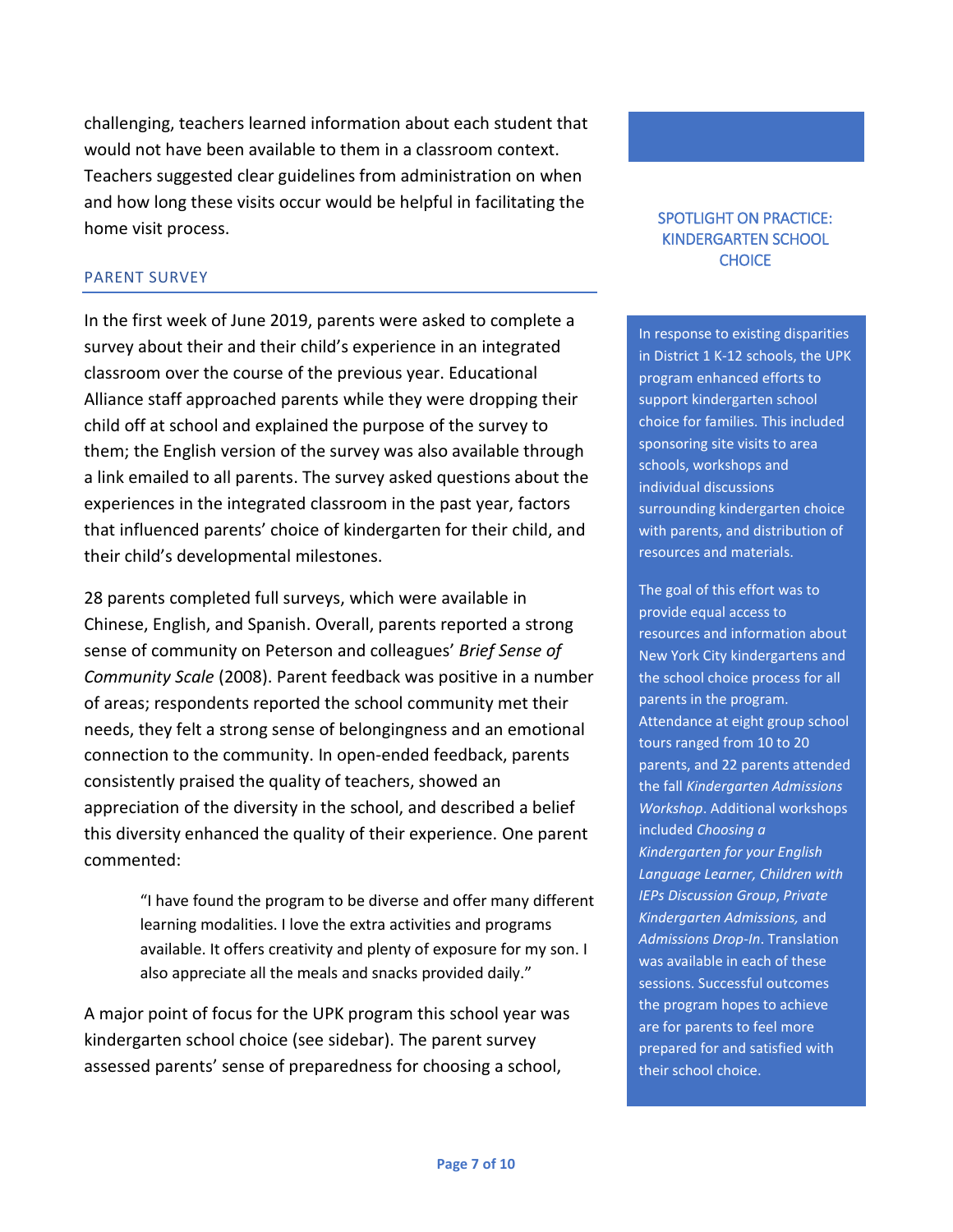helpfulness of various resources, and satisfaction with their school choice. Parent feedback regarding MCC UPK's support of the school choice process was generally positive; teachers and program staff were identified as the most helpful sources of information. In open-ended feedback, some parents expressed a desire for more information from the program about choosing a kindergarten. 64% of respondents reported their child will be attending their first or second choice school, and nearly 50% were "Extremely Happy" with the Kindergarten offer received. On average, parents attended 4 school tours. The following were the top five factors parent articulated in selecting a kindergarten: school staff, school reputation, school atmosphere, school location, and information from MCC UPK. The program will continue to assess families' school choices with the goal that every family feels satisfied with their child's kindergarten.

## INITIAL RESULTS OF ECONOMIC INTEGRATION

UPK program leadership identified a number of outcomes (earlier outlined on page 3) they hoped to realize in the process of economically integrating classrooms, including (1) building a *strong sense of community* among children, families, and staff which transcends SES and other socially constructed lines of demarcation, (2) *positive child development* across a range of domains, including language, social skills, creativity, and kindergarten readiness, (3) *positive parent attitudes* toward school and ideal learning approaches and, (4) *informed decision-making processes around kindergarten school choice* among all families.

*Strong sense of community.* Teachers observed that friendships between students from different backgrounds were successfully formed within in the classroom; however, teachers felt that establishing similar connections among parents was an area for potential growth. Teachers advocated for more program structure to introduce and encourage dialogue between parents: "We have children in our class who are best friends but their parents never talk, and that should really change." This sentiment was repeated by at least one parent who suggested having a parent representative or program staff member to bring families of different backgrounds together outside of the classroom.

*Positive child development.* Caregivers reported feeling their children had been positively challenged during their time in the program and their children's confidence in their abilities had grown as a result. Parents' sense of their children's positive development was reflected in Teaching Strategies Gold assessment results. At the end of the school year, 100% of the pre-K students were meeting or exceeding TSG developmental benchmarks in literacy and social-emotional skills, while 95 to 98% of students were meeting or exceeding the benchmarks in the cognitive, language, math and physical domains.

*Positive parent attitudes.* Program leadership believed there was a shift in priorities from parents preparing to enter pre-K from the 2018-19 school year to the upcoming 2019-20 school year. In 2018-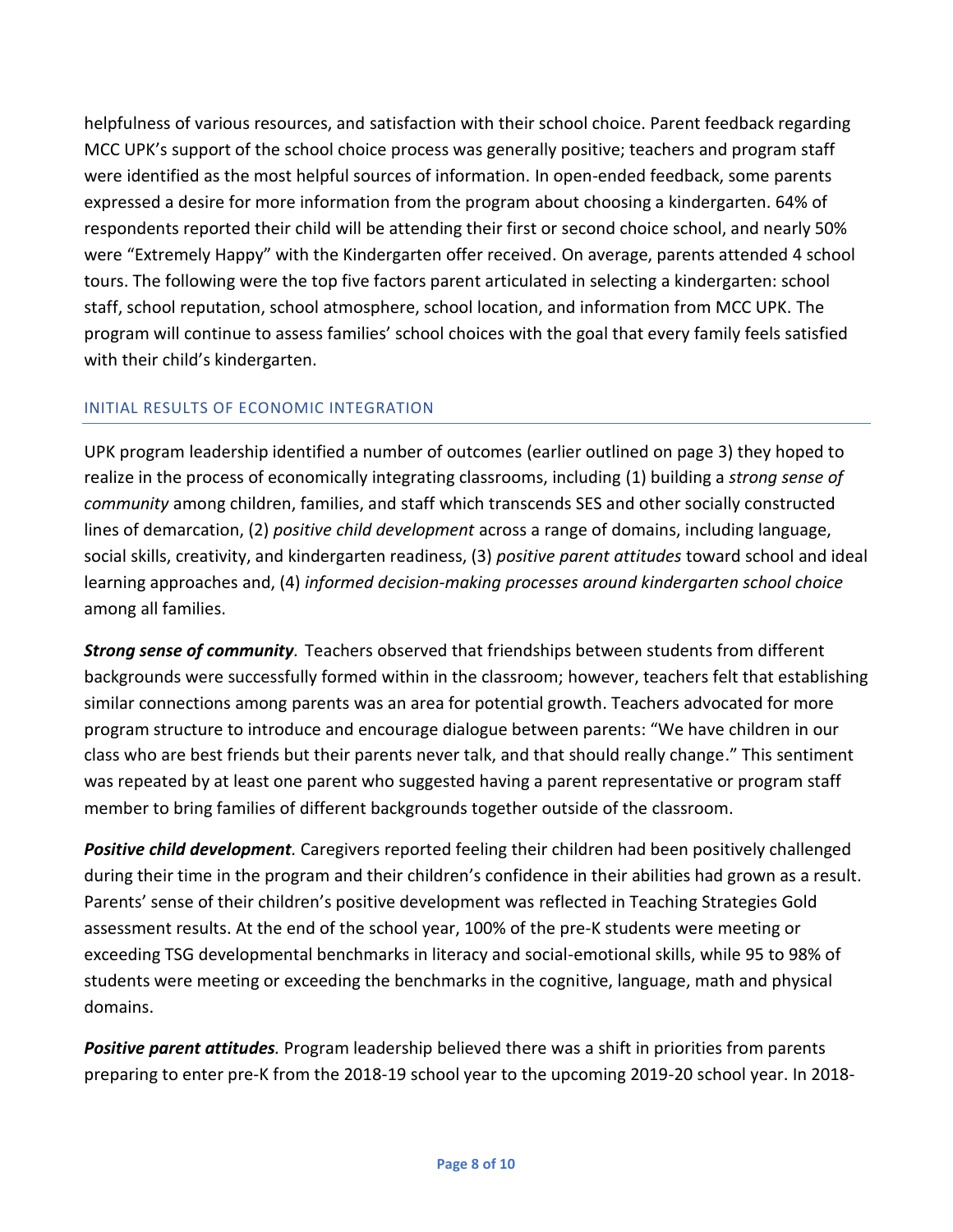19, parents seemed to be primarily concerned with academics while during enrollment for the 2019-20 school year parents emphasized the importance of developing children's social skills, creativity and playtime to program staff. It was hypothesized by program leadership this shift in priorities was due to contact between parents of children currently in UPK sharing their experiences with incoming parents.

*Informed decision making processes around kindergarten school choice.* Parents reported EA program staff as one of their most important and influential sources of information on choosing a kindergarten for their child. Parent responses when asked how EA could improve the process of choosing a kindergarten, centered mostly on continuing to provide information in different formats. Suggestions included EA parent specific information about schools, opportunities to ask program staff questions one-on-one, and more workshops.

## RECOMMENDATIONS

Recommendations provided by parents and teachers included:

- Re-introduce monthly family engagement events to further strengthen community and relationships among adults in the program.
- Empower parents to coordinate opportunities to build community.
- Provide more information about kindergarten school choice specifically relevant for EA parents. "For example, specific programs at the school, class sizes, language options etc.," for schools EA parents are eligible or likely to attend.
- Provide access to teachers' notes from previous year to enhance teacher preparation in serving the needs of each student.
- Explore opportunities to align language with the UPK emergent curriculum, which would provide a setting for teachers to create lessons in different languages. Translating all words in the classroom space into Chinese and Spanish can also make parents feel more included.

# **CONCLUSIONS**

Economic integration represents a promising potential avenue for decreasing disparities within the education system. Research on other efforts of school economic integration has suggested integration may benefit those children most at risk of failing to succeed [\(Schechter, & Bye, 2007;](https://www.researchgate.net/publication/222973927_Preliminary_evidence_for_the_impact_of_mixed-income_preschools_on_low-income_children) [Schwartz, 2012\)](https://scholarworks.gvsu.edu/cgi/viewcontent.cgi?article=1116&=&context=orpc&=&sei-redir=1&referer=https%253A%252F%252Fwww.bing.com%252Fsearch%253Fq%253DSchwartz%25252C%2525202012%2526qs%253Dn%2526form%253DQBRE%2526sp%253D-1%2526pq%253Dschwartz%25252C%2525202012%2526sc%253D5-14%2526sk%253D%2526cvid%253DDAF3FEFFFC254F36ABA7716CB0C45A53#search=%22Schwartz%2C%202012%22). Overall, parents and staff members were generally positive about how the economic integration was implemented and felt students benefited from the endeavor. Careful planning and preparation by all members of the program and administrative staff was vital to success. Staff who strongly believed in, and were dedicated to, the mission of integration were essential to overcoming unforeseen barriers.